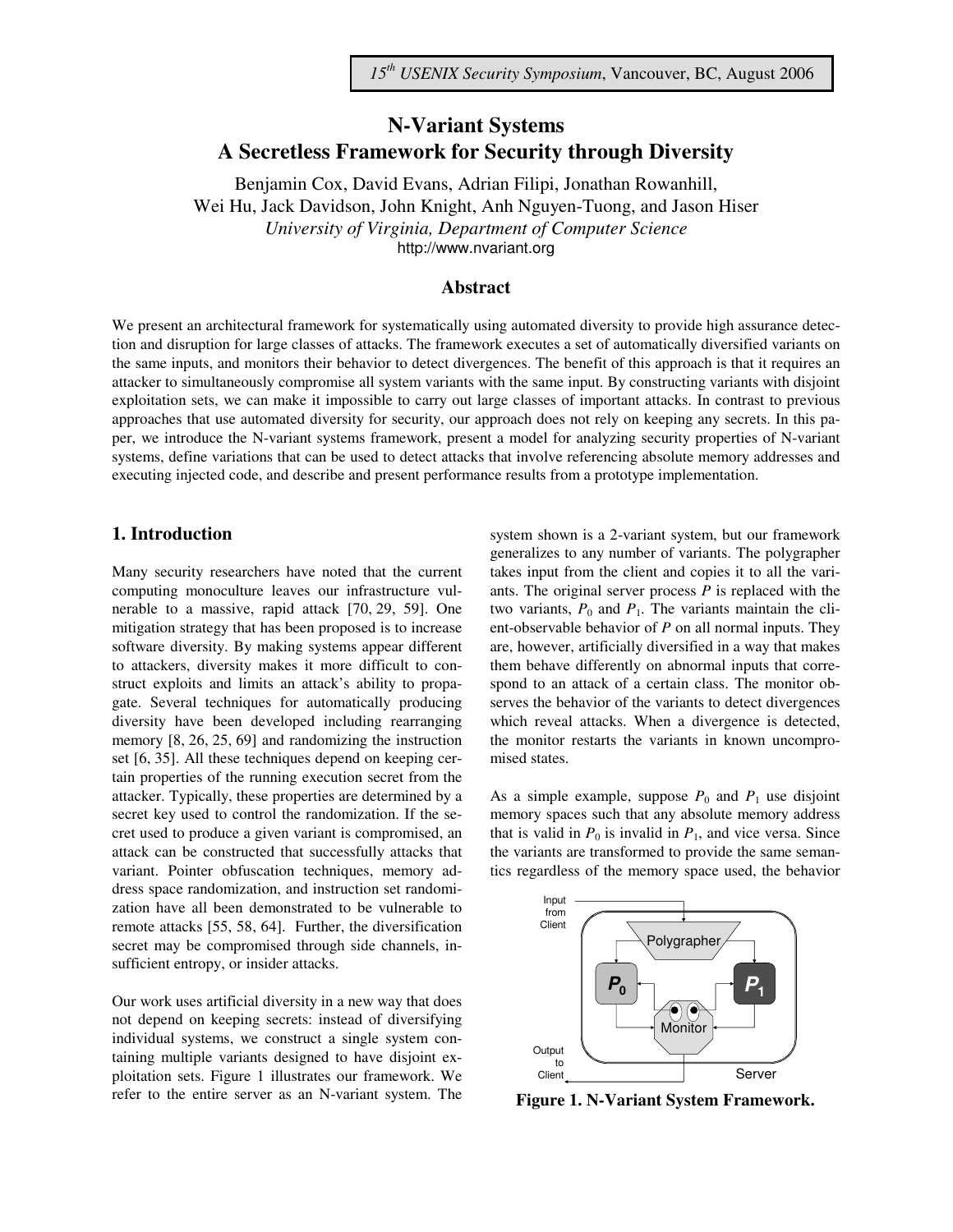on all normal inputs is identical (assuming deterministic behavior, which we address in Section 5). However, if an exploit uses an absolute memory address directly, it must be an invalid address on one of the two variants. The monitor can easily detect the illegal memory access on the other variant since it is detected automatically by the operating system. When monitoring is done at the system call level, as in our prototype implementation, the attack is detected before any external state is modified or output is returned to the attacker.

The key insight behind our approach is that in order for an attacker to exploit a vulnerability in *P*, a pathway must exist on one of the variants that exploits the vulnerability without producing detectably anomalous behavior on any of the other variants. If no such pathway exists, there is no way for the attacker to construct a successful attack, even if the attacker has complete knowledge of the variants. Removing the need to keep secrets means we do not need to be concerned with probing or guessing attacks, or even with attacks that take advantage of insider information.

Our key contributions are:

- 1. Introducing the N-variant systems framework that uses automated diversity techniques to provide high assurance security properties without needing to keep any secrets.
- 2. Developing a model for reasoning about N-variant systems including the definition of the normal equivalence and detection properties used to prove security properties of an ideal N-variant system (Section 3).
- 3. Identifying two example techniques for providing variation in N-variant systems: the memory address partitioning technique (introduced above) that detects attacks that involve absolute memory references and the instruction tagging technique that detects attempts to execute injected code (Section 4).
- 4. Describing a Linux kernel system implementation and analyzing its performance (Section 5).

In this paper we do not address recovery but consider it to be a successful outcome when our system transforms an attack that could compromise privacy and integrity into an attack that at worst causes a service shutdown that denies service to legitimate users. It has not escaped our attention, however, that examining differences between the states of the two variants at the point when an attack is detected provides some intriguing recovery possibilities. Section 6 speculates on these opportunities and other possible extensions to our work.

#### **2. Related Work**

There has been extensive work done on eliminating security vulnerabilities and mitigating attacks. Here, we briefly describe previous work on other types of defenses and automated diversity, and summarize related work on redundant processing and design diversity frameworks.

**Other defenses**. Many of the specific vulnerabilities we address have well known elimination, mitigation and disruption techniques. Buffer overflows have been widely studied and numerous defenses have been developed including static analysis to detect and eliminate the vulnerabilities [66, 67, 39, 23], program transformation and dynamic detection techniques [19, 5, 30, 45, 49, 57] and hardware modifications [38, 40, 41, 64]. There have also been several defenses proposed for string format vulnerabilities [56, 20, 63, 47]. Some of these techniques can mitigate specific classes of vulnerabilities with less expense and performance overhead than is required for our approach. Specific defenses, however, only prevent a limited class of specific vulnerabilities. Our approach is more general; it can mitigate all attacks that depend on particular functionality such as injecting code or accessing absolute addresses.

More general defenses have been proposed for some attack classes. For example, no execute pages (as provided by OpenBSD's W^X and Windows XP Service Pack 2) prevent many code injection attacks [2], dynamic taint analysis tracks information flow to identify memory corruption attacks [43], and control-flow integrity can detect attacks that corrupt an application to follow invalid execution paths [1]. Although these are promising approaches, they are limited to particular attack classes. Our framework is more general in the sense that we can construct defense against any attacker capability that can be varied across variants in an N-variant system.

**Automated diversity**. Automated diversity applies transformations to software to increase the difficulty an attacker will face in exploiting a security vulnerability in that software. Numerous transformation techniques have been proposed including rearranging memory [26, 8, 69, 25], randomizing system calls [17], and randomizing the instruction set [6, 35]. Our work is complementary to work on producing diversity; we can incorporate many different sources of variation as long as variants are constructed carefully to ensure the disjoint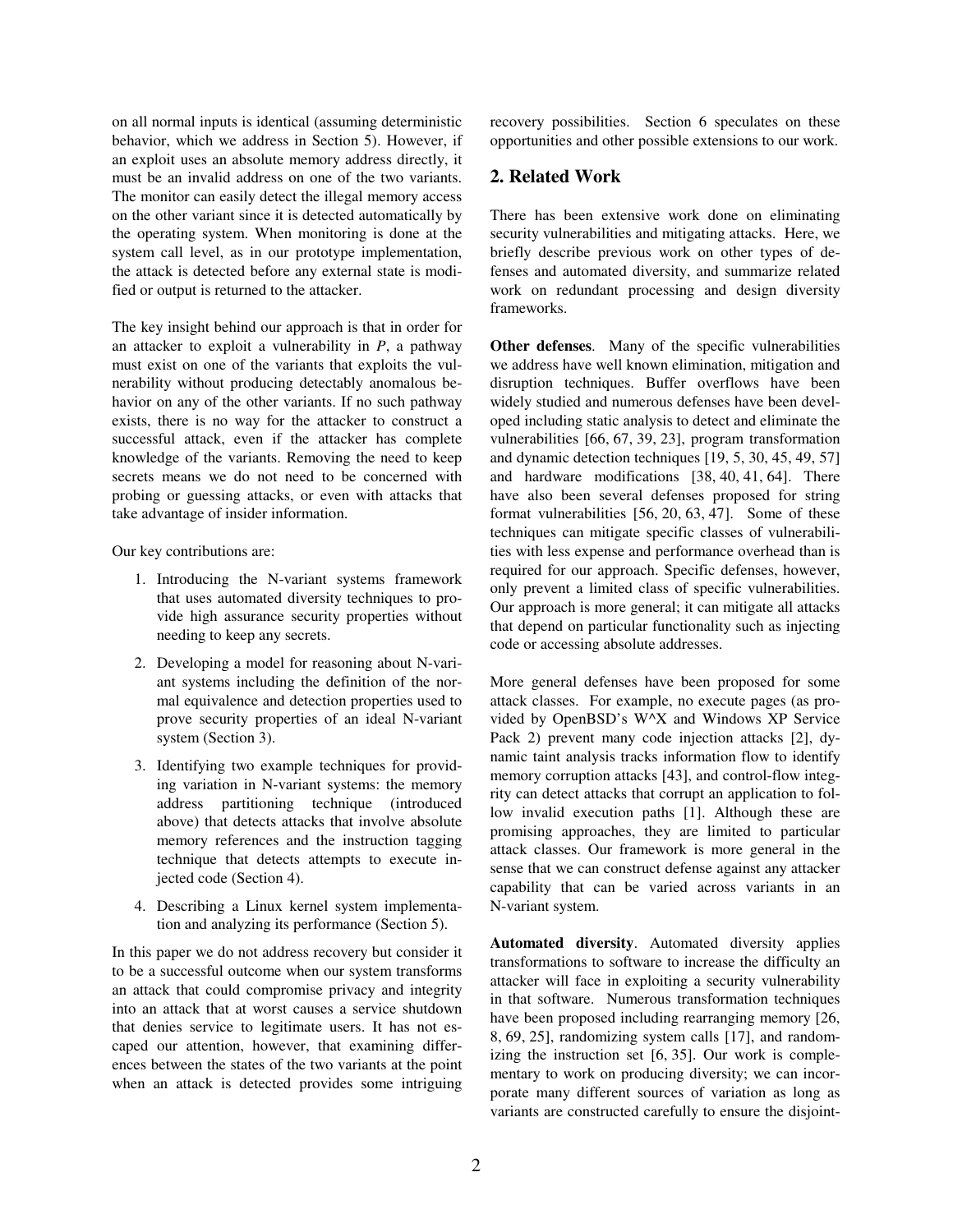edness required by our framework. A major advantage of the N-variant systems approach is that we do not rely on secrets for our security properties. This means we can employ diversification techniques with low entropy, so long as the transformations are able to produce variants with disjoint exploitation sets. Holland, Lim, and Seltzer propose many low entropy diversification techniques including number representations, register sets, stack direction, and memory layout [31]. In addition, our approach is not vulnerable to the type of secretbreaking attacks that have been demonstrated against secret-based diversity defenses [55, 58, 64].

O'Donnell and Sethu studied techniques for distributing diversity at the level of different software packages in a network to mitigate spreading attacks [44]. This can limit the ability of a worm exploiting a vulnerability present in only one of the software packages to spread on a network. Unlike our approach, however, even at the network level an attacker who discovers vulnerabilities in more than one of the software packages can exploit each of them independently.

**Redundant execution**. The idea of using redundant program executions for various purposes is not a new one. Architectures involving replicated processes have been proposed as a means to aid debugging, to provide fault tolerance, to improve dependability, and more recently, to harden vulnerable services against attacks.

The earliest work to consider running multiple variants of a process of which we are aware is Knowlton's 1968 paper [37] on a variant technique for detecting and localizing programming errors. It proposed simultaneously executing two programs which were logically equivalent but assembled differently by breaking the code into fragments, and then reordering the code fragments and data segments with appropriate jump instructions inserted between code fragments to preserve the original program semantics. The CPU could run in a checking mode that would execute both programs in parallel and verify that they execute semantically equivalent instructions. The variants they used did not provide any guarantees, but provided a high probability of detecting many programming errors such as out-ofrange control transfers and wild memory fetches.

More recently, Berger and Zorn proposed a redundant execution framework with multiple replicas each with a different randomized layout of objects within the heap to provide probabilistic memory safety [7]. Since there is no guarantee that there will not be references at the same absolute locations, or reachable through the same relative offsets, their approach can provide only probabilistic expectations that a memory corruption will be detected by producing noticeably different behavior on the variants. Their goals were to enhance reliability and availability, rather than to detect and resist attacks. Consequently, when variations diverge in their framework, they allow the agreeing replicas to continue based on the assumption that the cause of the divergence in the other replicas was due a memory flaw rather than a successful attack. Their replication framework only handles processes whose I/O is through standard in/out, and only a limited number of system calls are caught in user space to ensure all replicas see the same values. Since monitoring is only on the standard output, a compromised replica could be successfully performing an attack and, as long as it does not fill up its standard out buffer, the monitor would not notice. The key difference between their approach and ours, is that their approach is probabilistic whereas our variants are constructed to guarantee disjointedness with respect to some property, and thereby can provide guarantees of invulnerability to particular attack classes. A possible extension to our work would consider variations providing probabilistic protection, such as the heap randomization technique they used, to deal with attack classes for which disjointedness is infeasible.

Redundant processing of the same instruction stream by multiple processors has been used as a way to provide fault-tolerance by Stratus [68] and Tandem [32] computers. For example, Integrity S2 used triple redundancy in hardware with three synchronized identical processors executing the same instructions [32]. A majority voter selects the majority output from the three processors, and a vote analyzer compares the outputs to activate a failure mode when a divergence is detected. This type of redundancy provides resilience to hardware faults, but no protection against malicious attacks that exploit vulnerabilities in the software, which is identical on all three processors. Slipstream processors are an interesting variation of this, where two redundant versions of the instruction stream execute, but instructions that are dynamically determined to be likely to be unnecessary are removed from the first stream which executes speculatively [60]. The second stream executes behind the first stream, and the processor detects inconsistencies between the two executions. These deviations either indicate false predications about unnecessary computations (such as a mispredicted branch) or hardware faults.

The distributed systems community has used active replication to achieve fault tolerance [9, 10, 16, 18, 50]. With active replication, all replicas are running the same software and process the same requests. Unlike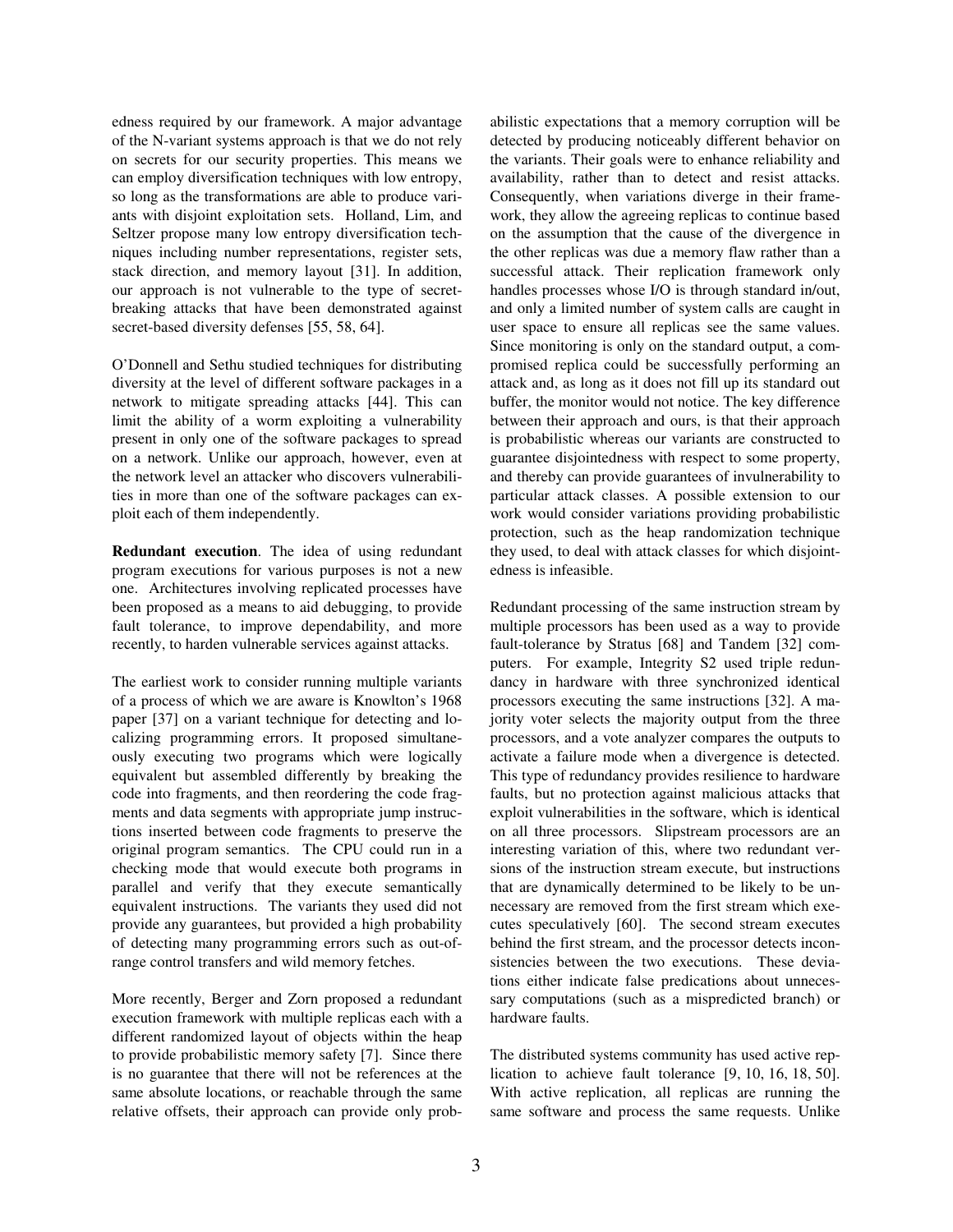our approach, however, active replication does nothing to hide design flaws in the software since all replicas are running the same software. To mitigate this problem, Schneider and Zhou have suggested proactive diversity, a technique for periodically randomizing replicas to justify the assumption that server replicas fail independently and to limit the window of vulnerability in which replicas are susceptible to the same exploit [51]. Active replication and N-variant systems are complementary approaches. Combining them can provide the benefits of both approaches with the overhead and costs associated with either approach independently.

**Design diversity frameworks.** The name *N-variant systems* is inspired by, but fundamentally different from, the technique known as *N-version programming* [3, 14]. The N-version programming method uses several independent development groups to develop different implementations of the same specification with the hope that different development groups will produce versions without common faults. The use of N-version programming to help with system security was proposed by Joseph [33]. He analyzed design diversity as manifest in N-version programming to see whether it could defeat certain attacks and developed an analogy between faults in computing systems that might affect reliability and vulnerabilities in computer systems that might affect security. He argued that N-version programming techniques might allow vulnerabilities to be masked. However, N-version programming provides no guarantee that the versions produced by different teams will not have common flaws. Indeed, experiments have shown that common flaws in implementations do occur [36]. In our work, program variants are created by mechanical transformations engineered specifically to differ in particular ways that enable attack detection. In addition, our variants are produced mechanically, so the cost of multiple development teams is avoided.

Three recent projects [46, 62, 28] have explored using design diversity in architectures similar to the one we propose here in which the outputs or behaviors of two diverse implementations of the same service (e.g., HTTP servers Apache on Linux and IIS on Windows) are compared and differences above a set threshold indicate a likely attack. The key difference between those projects and our work is that whereas they use diverse available implementations of the same service, we use techniques to artificially produce specific kinds of variation. The HACQIT project [34, 46] deployed two COTS web servers (IIS running on Windows and Apache running on Linux) in an architecture where a third computer forwarded all requests to both servers and compared their responses. A divergence was detected when the HTTP status code differed, hence divergences that caused the servers to modify external state differently or produce different output pages would not be detected. The system described by Totel, Majorczyk, and Mé extended this idea to compare the actual web page responses of the two servers [62]. Since different servers do not produce exactly the same output on all non-attack requests because of nondeterminism, design differences in the servers, and hostspecific properties, they developed an algorithm that compares a set of server responses to determine which divergences are likely to correspond to attacks and which are benign. The system proposed by Gao, Reiter, and Song [28] deployed multiple servers in a similar way, but monitored their behavior using a distance metric that examined the sequence of system calls each server made to determine when the server behaviors diverged beyond a threshold amount.

All of these systems use multiple available implementations of the same service running on isolated machines and compare the output or aspects of the behavior to notice when the servers diverged. They differ in their system architectures and in how divergences are recognized. The primary advantage of our work over these approaches is the level of assurance automated diversity and monitoring can provide over design diversity. Because our system takes advantage of knowing exactly how the variants differ, we can make security claims about large attack classes. With design diversity, security claims depend on the implementations being sufficiently different to diverge noticeably on the attack (and functionality claims depend on the behaviors being sufficiently similar not exceed the divergence threshold on non-attack inputs). In addition, these approaches can be used only when diverse implementations of the same service are available. For HTTP servers, this is the case, but for custom servers the costs of producing a diverse implementation are prohibitive in most cases. Further, even though many HTTP servers exist, most advanced websites take advantages of server-specific functionality (such as server-side includes provided by Apache), so would not work on an alternate server. Design diversity approaches offer the advantage that they may be able to detect attacks that are at the level of application semantics rather than low-level memory corruption or code injection attacks that are better detected by artificial diversity. In Section 6, we consider possible extensions to our work that would combine both approaches to provide defenses against both types of attacks.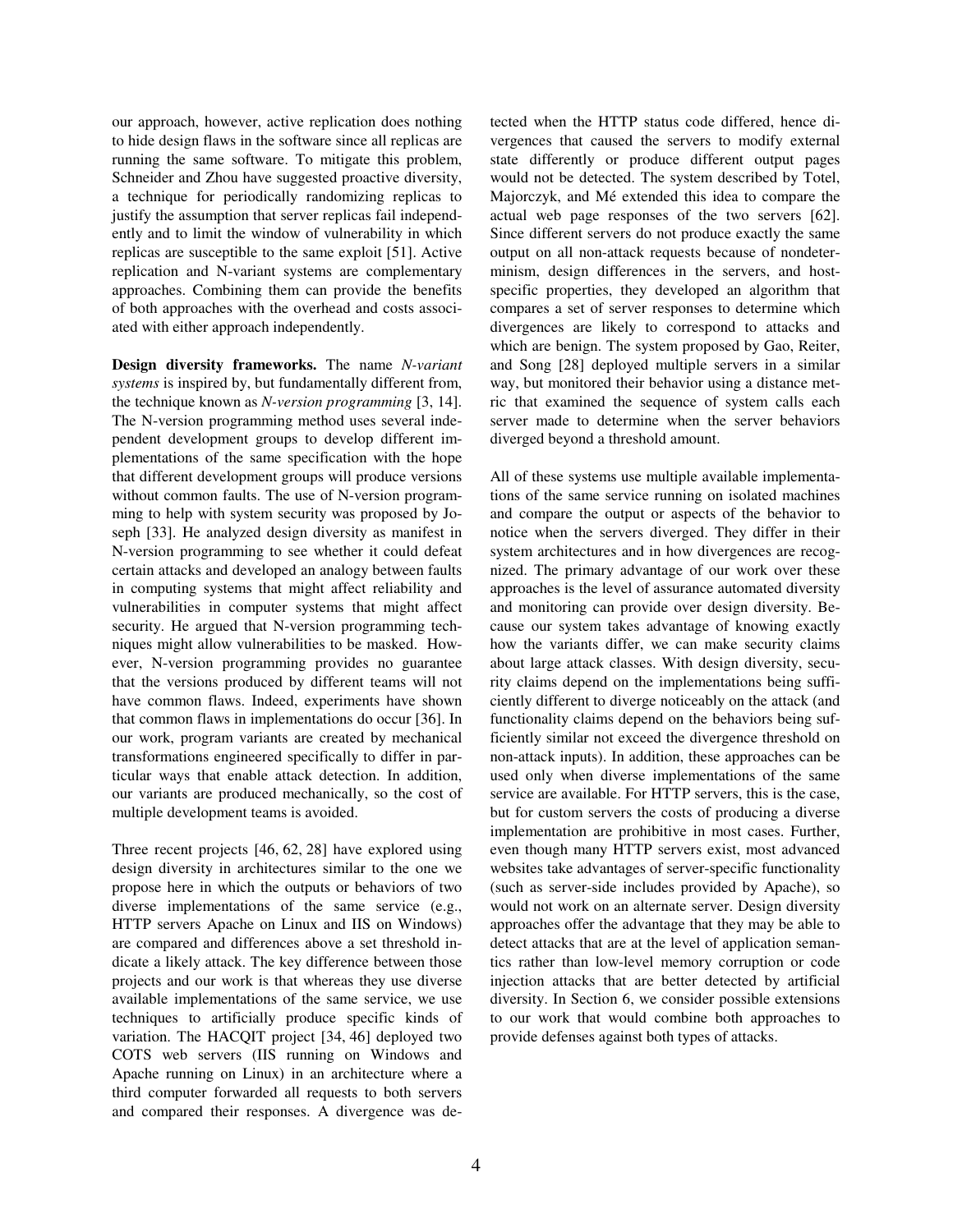### **3. Model**

Our goal is to show that for all attacks in a particular attack class, if one variant is compromised by a given attack, another variant must exhibit divergent behavior that is detected by the monitor. To show this, we develop a model of execution for an N-variant system and define two properties the variant processes must maintain to provide a detection guarantee.

We can view an execution as a possibly infinite sequence of states:  $[S_0, S_1, \ldots]$ . In an N-variant system, the state of the system can be represented using a tuple of the states of the variants (for simplicity, this argument assumes the polygrapher and monitor are stateless; in our implementation, they do maintain some state but we ignore that in this presentation). Hence, an execution of an N-variant system is a sequence of state-tuples where  $S_{t,v}$  represents the state of variant *v* at step *t*: [< $S_{0,0}$ ,  $S_{0,1}$ , … *S*0,*N*-1>, <*S*1,0, *S*1,1, … *S*1,*N*-1>, … ].

Because of the artificial variation, the concrete state of each variant differs. Each variant has a *canonicalization function*, C*<sup>v</sup>* , that maps its state to a canonical state that matches the corresponding state for the original process. For example, if the variation alters memory addresses, the mapping function would need to map the variant's altered addresses to canonical addresses. Under normal execution, at every execution step the canonicalized states of all variants are identical to the original program state:

$$
\forall t \ge 0, \ 0 \le v < N, \ 0 \le w < N: \\
C_v \ (S_{t,v}) = C_w \ (S_{t,w}) = S_t.
$$

Each variant has a *transition function*,  $T_v$ , that takes a state and an input and produces the next state. The original program, *P*, also has a transition function, *T*. The set of possible transitions can be partitioned into *consistent transitions* and *aberrant transitions*. Consistent transitions take the system from one normal state to another normal state; aberrant transitions take the system from a normal state to a compromised state. An attack is successful if it produces an aberrant transition without detection. Our goal is to detect all aberrant transitions.

We partition possible variant states into three sets: *normal*, *compromised*, and *alarm*. A variant in a normal state is behaving as intended. A variant in a compromised state has been successfully compromised by a malicious attack. A variant in an alarm state is anomalous in a way that is detectable by the monitor. We aim to guarantee that the N-variant system never enters a state-tuple that contains one or more variants in comprised states without any variants in alarm states. To establish this we need two properties: *normal equivalence* and *detection*.

**Normal equivalence.** The normal equivalence property is satisfied if the N-variant system synchronizes the states of all variants. That is, whenever all variants are in normal states, they must be in states that correspond to the same canonical state. For security, it is sufficient to show the variants remain in equivalent states. For correctness, we would also like to know the canonical state of each of the variants is equivalent to the state of the original process.

We can prove the normal equivalence property statically using induction:

- 1. Show that initially all variants are in the same canonical state:  $∀ 0 ≤ v < N$ :  $C_i(S_{0, v}) = S_0$ .
- 2. Show that every normal transition preserves the equivalence when the system is initially in a normal state:

 $\forall S \in Normal, 0 \le v < N, S_v$ *x* where  $C_v$   $(S_v) = S, p \in *InputStream*:$  $C_v(T_v(S_v, p)) = T(S, p).$ 

Alternatively, we can establish it dynamically by examining the states of the variants and using the canonicalization function to check the variants are in equivalent states after every step. In practice, neither a full static proof nor a complete dynamic comparison is likely to be feasible for real systems. Instead, we argue that our implementation provides a limited form of normal equivalence using a combination of static argument and limited dynamic comparison, as we discuss in Section 5.

**Detection.** The detection property guarantees that all attacks in a certain class will be detected by the N-variant system as long as the normal equivalence property is satisfied. To establish the detection property, we need to know that any input that causes one variant to enter a compromised state must also cause some other variant to enter an alarm state. Because of the normal equivalence property, we can assume the variants all are in equivalent states before processing this input. Thus, we need to show:

 $∀S ∈ Normal$ ,  $0 ≤ v < N$ ,  $S_v$  where  $C_v(S_v) = S$ , ∀*p* ∈ *Inputs*: *T*<sup>*v*</sup> (*S<sup><i>v*</sup></sub>, *p*) ∈ *Compromised* ⇒  $\exists w$  such that  $T_w$  ( $S_w$ ,  $p$ )  $\in$  *Alarm* and  $C_w$  ( $S_w$ ) = *S* 

If the detection property is established, we know that whenever one of the variants enters a compromised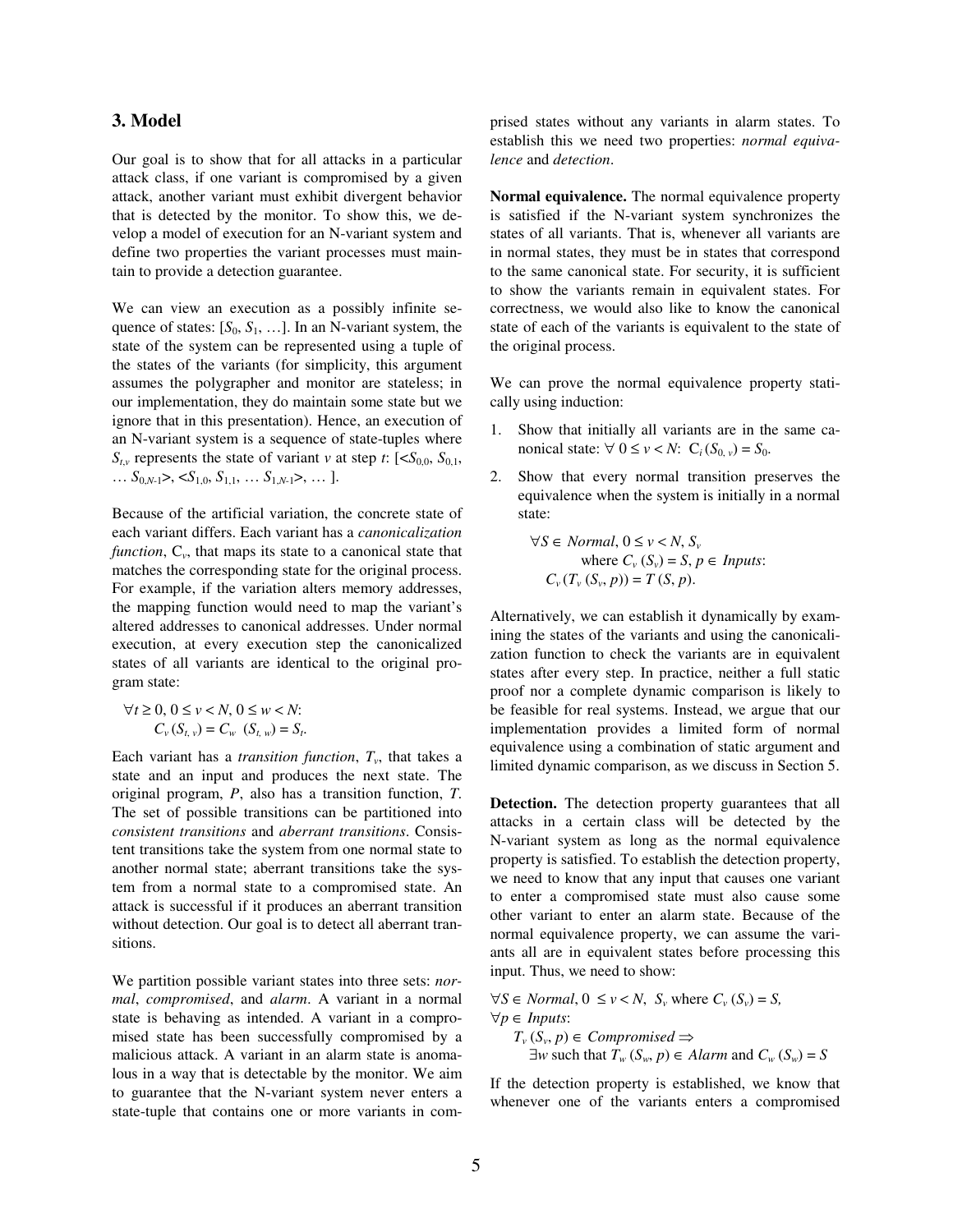state, one of the variants must enter an alarm state. An ideal monitor would instantly detect the alarm state and prevent all the other variants from continuing. This would guarantee that the system never operates in a state in which any variant is compromised.

In practice, building such a monitor is impossible since we cannot keep the variants perfectly synchronized or detect alarm states instantly. However, we can approximate this behavior by delaying any external effects (including responses to the client) until all variants have passed a critical point. This keeps the variants loosely synchronized, and approximates the behavior of instantly terminating all other variants when one variant encounters an alarm state. It leaves open the possibility that a compromised variant could corrupt the state of other parts of the system (including the monitor and other variants) before the alarm state is detected. An implementation must use isolation mechanisms to limit this possibility.

# **4. Variations**

Our framework works with any diversification technique that produces variants different enough to provide detection of a class of attack but similar enough to establish a normal equivalence property. The variation used to diversify the variants determines the attack class the N-variant system can detect. The detection property is defined by the class of attack we detect, so we will consider attack classes, such as attacks that involve executing injected instructions, rather than vulnerability classes such as buffer overflow vulnerabilities.

Next, we describe two variations we have implemented: address space partitioning and instruction set tagging. We argue (informally) that they satisfy both the normal equivalence property and the detection condition for important classes of attacks. The framework is general enough to support many other possible variations, which we plan to explore in future work. Other possible variations that could provide useful security properties include varying memory organization, file naming, scheduling, system calls, calling conventions, configuration properties, and the root user id.

# **4.1 Address Space Partitioning**

The Introduction described an example variation where the address space is partitioned between two variants to disrupt attacks that rely on absolute addresses. This simple variation does not prevent all memory corruption attacks since some attacks depend only on relative addressing, but it does prevent all memory corruption attacks that involve direct references to absolute addresses. Several common vulnerabilities including format string [56, 54], integer overflow, and double-free [24] may allow an attacker to overwrite an absolute location in the target's address space. This opportunity can be exploited to give an attacker control of a process, for example, by modifying the Global Offset Table [24] or the .dtors segment of an ELF executable [48]. Regardless of the vulnerability exploited and the targeted data structure, if the attack depends on loading or storing to an absolute address it will be detected by our partitioning variants. Since the variation alters absolute addresses, it is necessary that the original program does not depend on actual memory addresses (for example, using the value of a pointer directly in a decision). Although it is easy to construct programs that do not satisfy this property, most sensible programs should not depend on actual memory addresses.

**Detection.** Suppose  $P_0$  only uses addresses whose high bit is 0 and  $P_1$  only uses addresses whose high bit is 1. We can map the normal state of  $P_0$  and  $P_1$  to equivalent states using the identity function for  $C_0$  and a function that flips the high bit of all memory addresses for  $C_1$  (to map onto the actual addresses used by *P*, more complex mapping functions may be needed). The transition functions,  $T_0$  and  $T_1$  are identical; the generated code is what makes things different since a different address will be referenced in the generated code for any absolute address reference. If an attack involves referencing an absolute address, the attacker must choose an address whose high bit is either a 0 or 1. If it is a 0, then  $P_0$  may transition to a compromised state, but  $P_1$  will transition to an alarm state when it attempts to access a memory address outside  $P_1$ 's address space. In Unix systems, this alarm state is detected by the operating system as a segmentation fault. Conversely, if the attacker chooses an address whose high bit is  $1, P_1$  may be compromised but  $P_0$  must enter an alarm state. In either case, the monitor detects the compromise and prevents any external state modifications including output transmission to the client.

Our detection argument relies on the assumption that the attacker must construct the entire address directly. For most scenarios, this assumption is likely to be valid. For certain vulnerabilities on platforms that are not byte-aligned, however, it may not be. If the attacker is able to overwrite an existing address in the program without overwriting the high bit, the attacker may be able to construct an address that is valid in both variants. Similarly, if an attacker can corrupt a value that is subsequently used with a transformed absolute address in an address calculation, the detection property is vio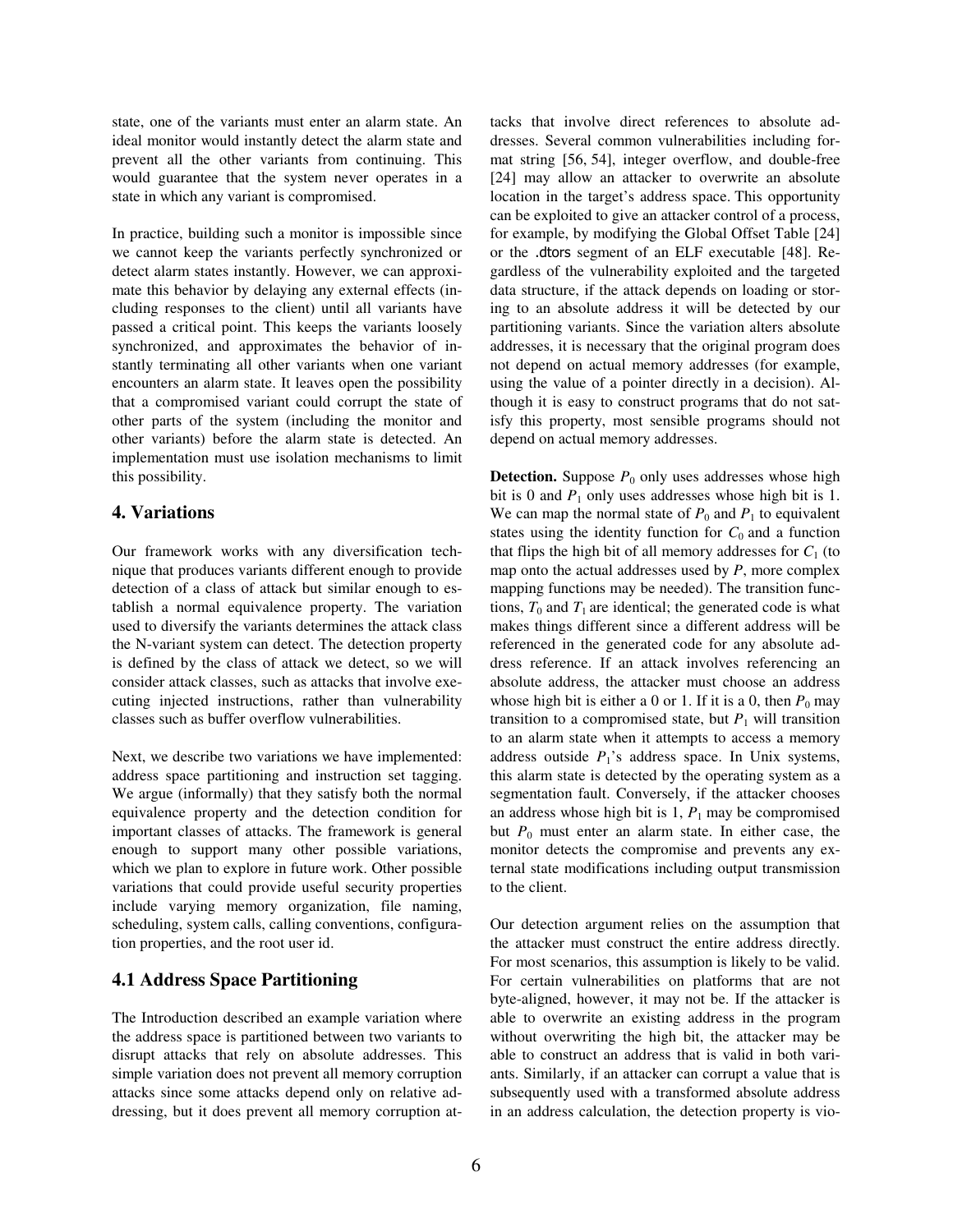lated. As with relative attacks, this indirect memory attacks would not be detected by this variation.

**Normal equivalence.** We have two options for establishing the normal equivalence property: we can check it dynamically using the monitor, or we can prove it statically by analyzing the variants. A pure dynamic approach is attractive for security assurance because of its simplicity but impractical for performance-critical servers. The monitor would need to implement  $C_0$  and  $C_1$  and compute the canonical states of each variant at the end of each instruction execution. If the states match, normal equivalence is satisfied. In practice, however, this approach is likely to be prohibitively expensive. We can optimize the check by limiting the comparison to the subset of the execution state that may have changed and only checking the state after particular instructions, but the overhead of checking the states of the variants after every step will still be unacceptable for most services.

The static approach requires proving that for every possible normal state, all normal transitions result in equivalent states on the two variants. This property requires that no instruction in *P* can distinguish between the two variants. For example, if there were a conditional jump in *P* that depended on the high bit of the address of some variable,  $P_0$  and  $P_1$  would end up in different states after executing that instruction. An attacker could take advantage of such an opportunity to get the variants in different states such that an input that transitions  $P_0$  to a compromised state does not cause  $P_1$ to reach an alarm state. For example, if the divergence is used to put  $P_0$  in a state where the next client input will be passed to a vulnerable string format call, but the next client input to  $P_1$  is processed harmlessly by some other code, an attacker may be able to successfully compromise the N-variant system. A divergence could also occur if some part of the system is nondeterministic, and the operating environment does not eliminate this nondeterminism (see Section 5). Finally, if *P* is vulnerable to some other class of attack, such as code injection, an attacker may be able to alter the transition functions  $T_0$  and  $T_1$  in a way that allows the memory corruption attack to be exploited differently on the two variants to avoid detection (of course, an attacker who can inject code can already compromise the system in arbitrary ways).

In practice, it will not usually be possible to completely establish normal equivalence statically for real systems but rather we will use a combination of static and dynamic arguments, along with assumptions about the target service. A combination of static and dynamic techniques for checking equivalence may be able to provide higher assurance without the overhead necessary for full dynamic equivalence checking. Our prototype implementation checks equivalence dynamically at the level of system calls, but relies on informal static arguments to establish equivalence between them.

**Implementation.** To partition the address space, we vary the location of the application data and code segments. The memory addresses used by  $P_0$  and  $P_1$  are disjoint: any data address that is valid for  $P_0$  is invalid for  $P_1$ , and vice versa. We use a linker script to create the two variants. Each variant loads both the code and data segments of the variants at different starting addresses from the other variant. To ensure that their sets of valid data memory addresses are disjoint, we use ulimit to limit the size of  $P_0$ 's data segment so it cannot grow to overlap  $P_1$ 's address space.

#### **4.2 Instruction Set Tagging**

Whereas partitioning the memory address space disrupts a class of memory corruption attacks, partitioning the instruction set disrupts code injection attacks. There are several possible ways to partition the instruction set.

One possibility would be to execute the variants on different processors, for example one variant could run on an x86 and the other on a PowerPC. Establishing the security of such an approach would be very difficult, however. To obtain the normal equivalence property we would need a way of mapping the concrete states of the different machines to a common state. Worse, to obtain the detection property, we would need to prove that no string of bits that corresponds to a successful malicious attack on one instruction set and a valid instruction sequence on the other instruction set. Although it is likely that most sequences of malicious x86 instructions contain an invalid PowerPC instruction, it is certainly possible for attackers to design instruction sequences that are valid on both platforms (although we are not aware of any programs that do this for the x86 and PowerPC, Sjoerd Mullender and Robbert van Renesse won the 1984 International Obfuscated C Code Contest with an entry that replaced main with an array of bytes that was valid machine code for both the Vax and PDP-11 but executed differently on each platform [35]).

Instead, we use a single instruction set but prepend a variant-specific tag to all instructions. The diversification transformation takes *P* and inserts the appropriate tag bit before each instruction to produce each variant.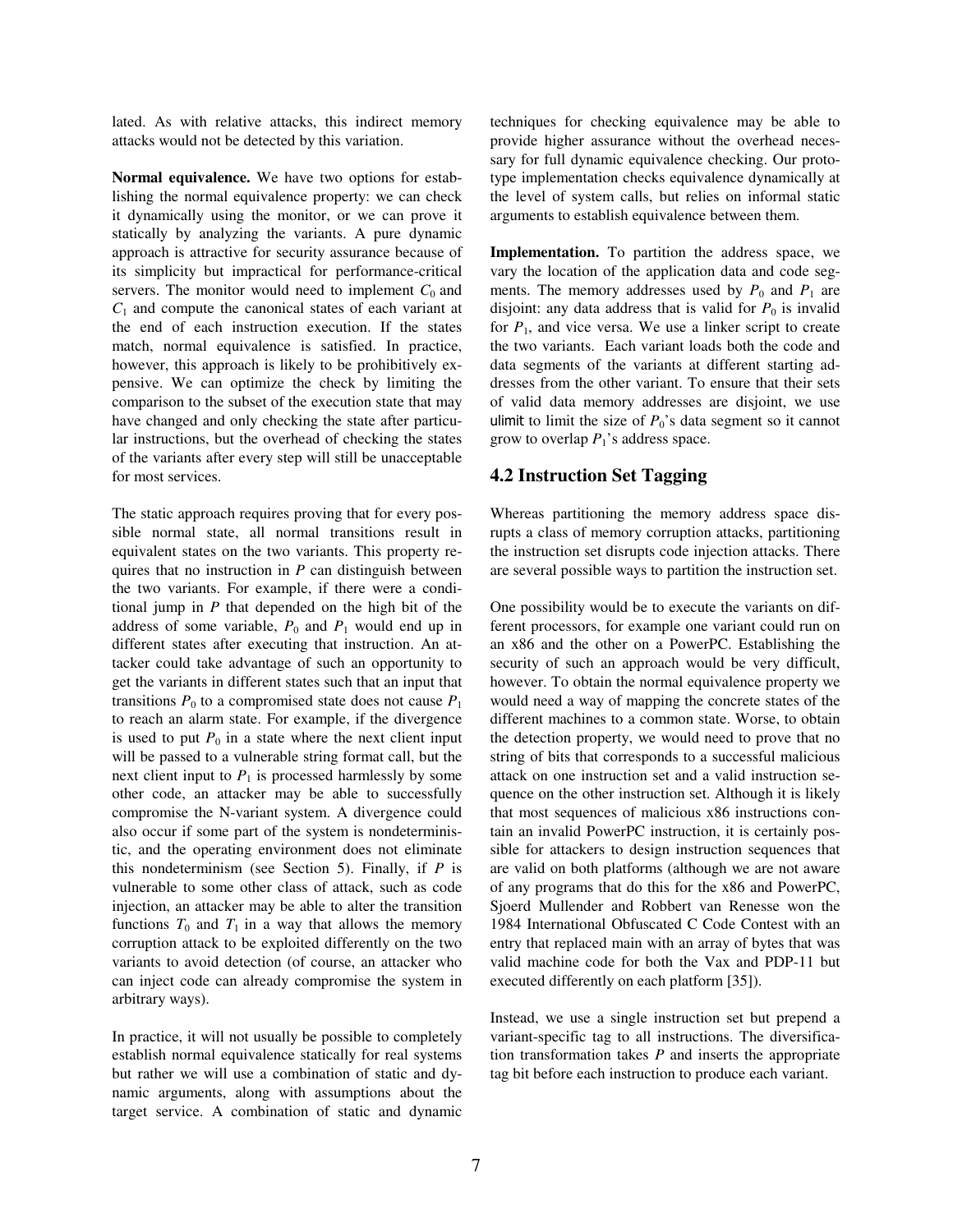**Detection.** The variation detects any attack that involves executing injected code, as long as the mechanism used to inject code involves injecting complete instructions. If memory is bit-addressable, an attacker could overwrite just the part of the instruction after the tag bit, thereby changing an existing instruction while preserving the original tag bit. If the attacker can inject the intended code in memory, and then have the program execute code already in the executable that transforms the injected memory (for example, by XORing each byte with a constant that is different in the two variants), then it is conceivable that an attacker could execute an indirect code injection attack where the code is transformed differently on the two variants before executing to evade the detection property. For all known realistic code injection attacks, neither of these is considered a serious risk.

**Normal equivalence.** The only difference between the two variants is the instruction tag, which has no effect on instruction execution. The variants could diverge, however, if the program examines its own instructions and makes decisions that depend on the tag. It is unlikely that a non-malicious program would do this. As with the memory partitioning, if the instruction tags are visible to the executing process an attacker might be able to make them execute code that depends on the instruction tags to cause the variants to diverge before launching the code injection attack on one of the variants. To prevent this, we need to store the tagged instructions in memory that is not readable to the executing process and remove the tags before those instructions reach the processor.

**Implementation.** To implement instruction set tagging, we use a combination of binary rewriting before execution and software dynamic translation during execution. We use Diablo [61, 22], a retargetable binary rewriting framework, to insert the tags. Diablo provides mechanisms for modifying an x86 binary in ELF format. We use these to insert the appropriate variant-specific tag before every instruction. For simplicity, we use a full byte tag even though a single bit would suffice for two variants. There is no need to keep the tags secret, just that they are different; we use 10101010 and 01010101 for the *A* and *B* variant tags.

At run-time, the tags are checked and removed before instructions reach the processor. This is done using Strata, a software dynamic translation tool [52, 53]. Strata and other software dynamic translators [4, 11] have demonstrated that it is possible to implement software dynamic translation without unreasonable performance penalty. In our experiments (Section 5), Strata's overhead is only a few percent. The Strata VM mediates application execution by examining and translating instructions before they execute on the host CPU. Translated instructions are placed in the fragment cache and then executed directly on the host CPU. Before switching to the application code, the Strata VM uses mprotect to protect critical data structures including the fragment cache from being overwritten by the application. At the end of a translated block, Strata appends trampoline code that will switch execution back to the Strata VM, passing in the next application PC so that the next fragment can be translated and execution will continue. We implement the instruction set tagging by extending Strata's instruction fetch module. The modified instruction fetch module checks that the fetched instruction has the correct tag for this variant; if it does not, a security violation is detected and execution terminates. Otherwise, it removes the instruction tag before placing the actual instruction in the fragment cache. The code executing on the host processor contains no tags and can execute normally.

# **5. Framework Implementation**

Implementing an N-variant system involves generating variants such as those described in Section 4 as well as implementing the polygrapher and monitor. The trusted computing base comprises the polygrapher, monitor and mechanisms used to produce the variants, as well as any operating system functionality that is common across the variants. An overriding constraint on our design is that it be fully automated. Any technique that requires manual modification of the server to create variants or application-specific monitoring would impose too large a deployment burden to be used widely. To enable rapid development, our implementations are entirely in software. Hardware implementations would have security and performance advantages, especially in monitoring the instruction tags. Furthermore, placing monitoring as close as possible to the processor eliminates the risk that an attacker can exploit a vulnerability in the monitoring mechanism to inject instructions between the enforcement mechanism and the processor.

The design space for N-variant systems implementations presents a challenging trade-off between isolation of the variants, polygrapher, and monitor and the need to keep the variant processes synchronized enough to establish the normal equivalence property. The other main design decision is the granularity of the monitoring. Ideally, the complete state of each variant would be inspected after each instruction. For performance reasons, however, we can only observe aspects of the state at key execution points. Incomplete monitoring means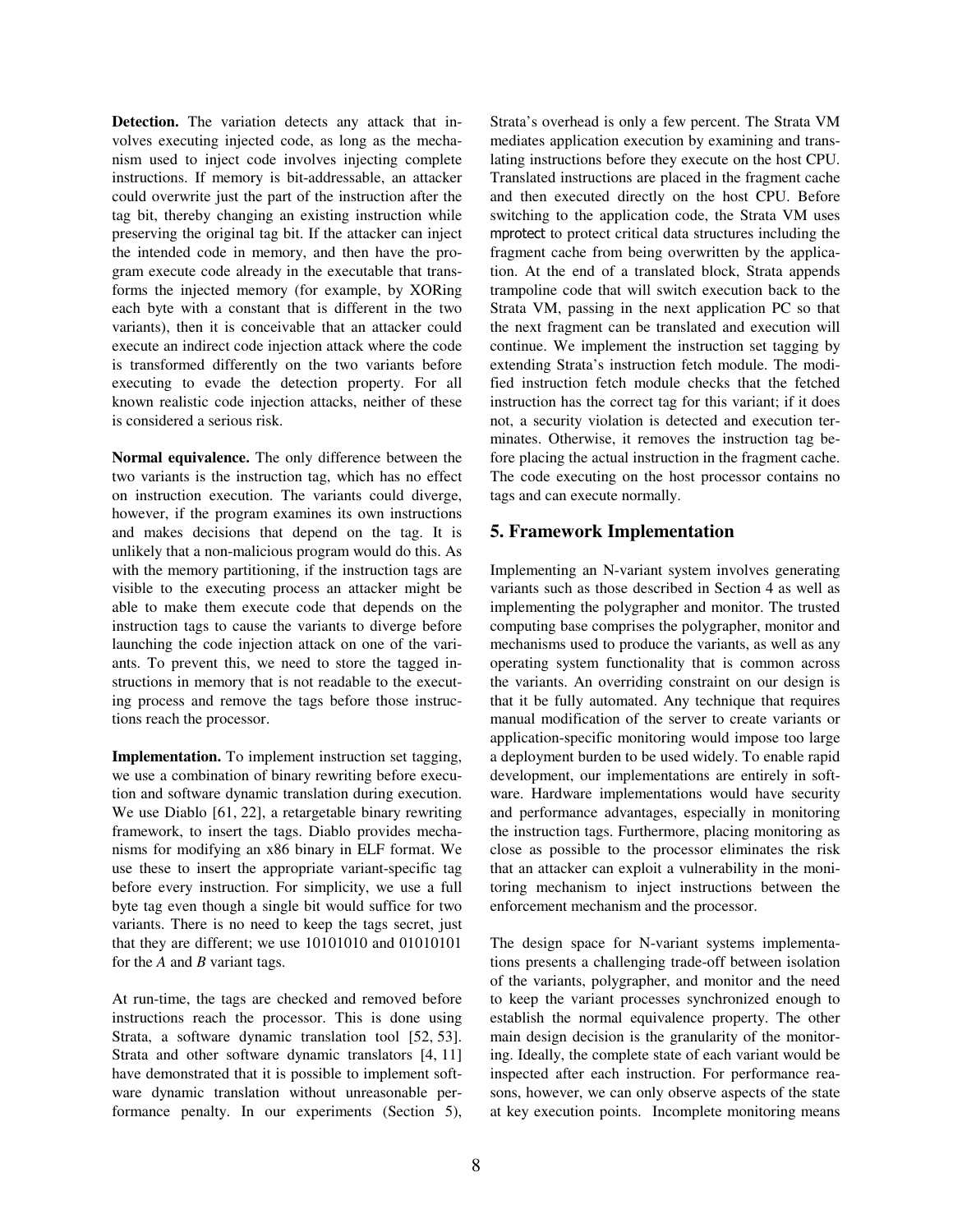that an attacker may be able to exploit a different vulnerability in the server to violate the normal equivalence property, thereby enabling an attack that would have otherwise been detected to be carried out without detection. For example, an attacker could exploit a race condition in the server to make the variants diverge in ways that are not detected by the monitor. Once the variants have diverged, the attacker can construct an input that exploits the vulnerability in one variant, but does not produce the detected alarm state on the other variants because they started from different states.

In our first proof-of-concept implementation, described in Section 5.1, we emphasized isolation and executed the variants on separate machines. This meant that any nondeterminism in the server program or aspects of the host state visible to the server program that differed between the machines could be exploited by an attacker to cause the processes to diverge and then allow a successful attack. It also meant the monitor only observed the outputs produced by the two variants that would be sent over the network. This enabled certain attacks to be detected, but meant a motivated attacker could cause the states to diverge in ways that were not visible from the output (such as corrupting server data) but still achieved the attacker's goals.

Our experience with this implementation led us to conclude that a general N-variant systems framework needed closer integration of the variant processes to prevent arbitrary divergences. We developed such a framework as a kernel modification that allows multiple variants to run on the same platform and normal equivalence to be established at system call granularity. This eliminates most causes of nondeterminism and improves the performance of the overall system. Section 5.2 describes our Linux kernel implementation, and Section 5.3 presents performance results running Apache variants on our system.

#### **5.1 Proof-of-Concept Implementation**

In our proof-of-concept implementation, the variants are isolated on separate machines and the polygrapher and monitor are both implemented by the nvd process running on its own machine. We used our implementation to protect both a toy server we constructed and Apache. In order for our approach to work in practice it is essential that no manual modification to the server source code is necessary. Hence, each server variant must execute in a context where it appears to be interacting normally with the client. We accomplish this by using divert sockets to give each variant the illusion that it is interacting directly with a normal client. To implement the polygrapher we use ipfw, a firewall implementation for FreeBSD [27] with a rule that redirects packets on port 80 (HTTP server) to our nvd process which adjusts the TCP sequence numbers to be consistent with the variant's numbering. Instead of sending responses directly to the client, the variant's responses are diverted back to nvd, which buffers the responses from all of the variants. The responses from  $P_0$  are transmitted back to the client only if a comparably long response is also received from the other variants. Hence, if any variant crashes on a client input, the response is never sent to the client and nvd restarts the server in a known uncompromised state.

We tested our system by using it to protect a toy server we constructed with a simple vulnerability and Apache, and attempted to compromise those servers using previously known exploits as well as constructed exploits designed to attack a particular variant. Exploit testing does not provide any guarantees of the security of our system, of course, but it does demonstrate that the correct behavior happens under the tested conditions to increase our confidence in our approach and implementation. Our toy server contained a contrived format string vulnerability, and we developed an exploit that used that vulnerability to write to an arbitrary memory address. The exploit could be customized to work against either variation, but against the N-variant system both versions would lead to one of the variants crashing. The monitor detects the crash and prevents compromised outputs from reaching the client. We also tested an Apache server containing a vulnerable OpenSSL implementation (before 0.9.6e) that contained a buffer overflow vulnerability that a remote attacker could exploit to inject code [13]. When instruction set tagging is used, the exploit is disrupted since it does not contain the proper instruction tags in the injected code.

We also conducted some performance measurements on our 2-variant system with memory address partitioning. The average response latency for HTTP requests increased from 0.2ms for the unmodified server to 2.9ms for the 2-variant system.

The proof-of-concept implementation validated the Nvariant systems framework concept, but did not provide a practical or secure implementation for realistic services. Due to isolation of the variants, various nonattack inputs could lead to divergences between the variants caused by differences between the hosts. For example, if the output web page includes a time stamp or host IP address, these would differ between the variants. This means false positives could occur when the monitor observes differences between the outputs for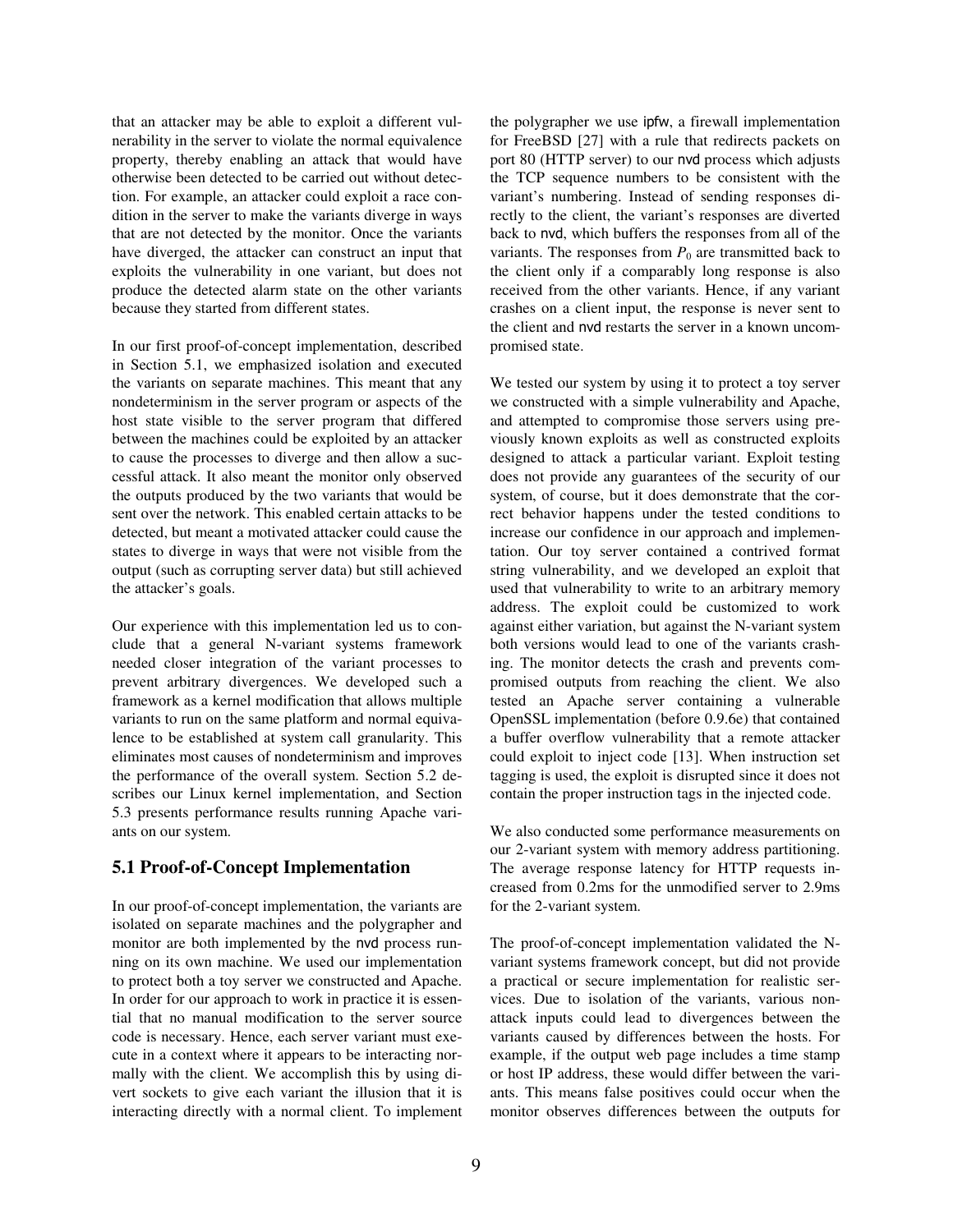normal requests. Furthermore, a motivated attacker could take advantage of any of these differences to construct an attack that would compromise one of the variants without leading to a detected divergence.

# **5.2 Kernel Implementation**

The difficulties in eliminating nondeterminism and providing finer grain monitoring with the isolated implementation, as well as its performance results, convinced us to develop a kernel implementation of the framework by modifying the Linux 2.6.11 kernel. In this implementation, all the variants run on the same platform, along with the polygrapher and monitor. We rely on existing operating system mechanisms to provide isolation between the variants, which execute as separate processes.

We modified the kernel data structures to keep track of variant processes and implemented wrappers around system calls. These wrappers implement the polygraphing functionality by wrapping input system calls so that when both variants make the same input system call, the actual input operation is performed once and the same data is sent to all variants. They provide the monitoring functionality by checking that all variants make the same call with equivalent arguments before making the actual system call.

This system call sharing approach removes nearly all of the causes of nondeterminism that were problematic in the proof-of-concept implementation. By wrapping the system calls, we ensure that variants receive identical results from all system calls. The remaining cause of nondeterminism is due to scheduling differences, in particular in handling signals. We discuss these limitations in Section 6.

In order to bring an N-variant system into execution we created two new system calls: n\_variant\_fork, and n\_variant\_execve. The program uses these system calls similarly to the way a shell uses fork/execve to bring processes into execution. The n\_variant\_fork system call forks off the variants, however instead of creating a single child process it creates one process per variant. The variants then proceed to call n\_variant\_execve, which will cause each of the variants to execute their own diversified binary of the server. Note that our approach requires no modification of an existing binary to execute it within an N-variant system; we simply invoke a shell command that takes the pathnames of variant binaries as parameters and executes n\_variant\_execve.

Next, we provide details on the system call wrappers that implement the polygraphing and monitoring. The Linux 2.6.11 kernel provides 267 system calls. We generalize them into three categories based on the type of wrapper they need: shared system calls, reflective system calls, and dangerous system calls.

**Shared System Calls.** For system calls that interact with external state, including I/O system calls, the wrapper checks that all variants make equivalent calls, makes the actual call once, and sends the output to all variants, copying data into each of the variants address space if necessary. Figure 2 shows pseudocode for a shared call, in this case the read system call. The actual wrappers are generated using a set of preprocessor macros we developed to avoid duplicating code. The first if statement checks whether this process is part of an N-variant system. If not, the system call proceeds nor-

```
ssize_t sys_read(int fd, const void *buf, size_t count) { 
 if (!hasSibling (current)) { make system call normally \} // not a variant process
   else { 
     record that this variant process entered call
    if (!inSystemCall (current->sibling)) \frac{1}{2} this variant is first
        save parameters 
       sleep // sibling will wake us up
        get result and copy *buf data back into address space 
        return result; 
     } else if (currentSystemCall (current->sibling) == SYS_READ) { // this variant is second, sibling waiting 
       if (parameters match) { // what it means to "match" depends on variation and system call
           perform system call 
           save result and data in kernel buffer
           wake up sibling 
           return result; 
       } else { DIVERGENCE ERROR! } // sibling used different parameters
    } else { DIVERGENCE ERROR! } } // sibling is in a different system call
```
# **Figure 2. Typical shared system call wrapper.**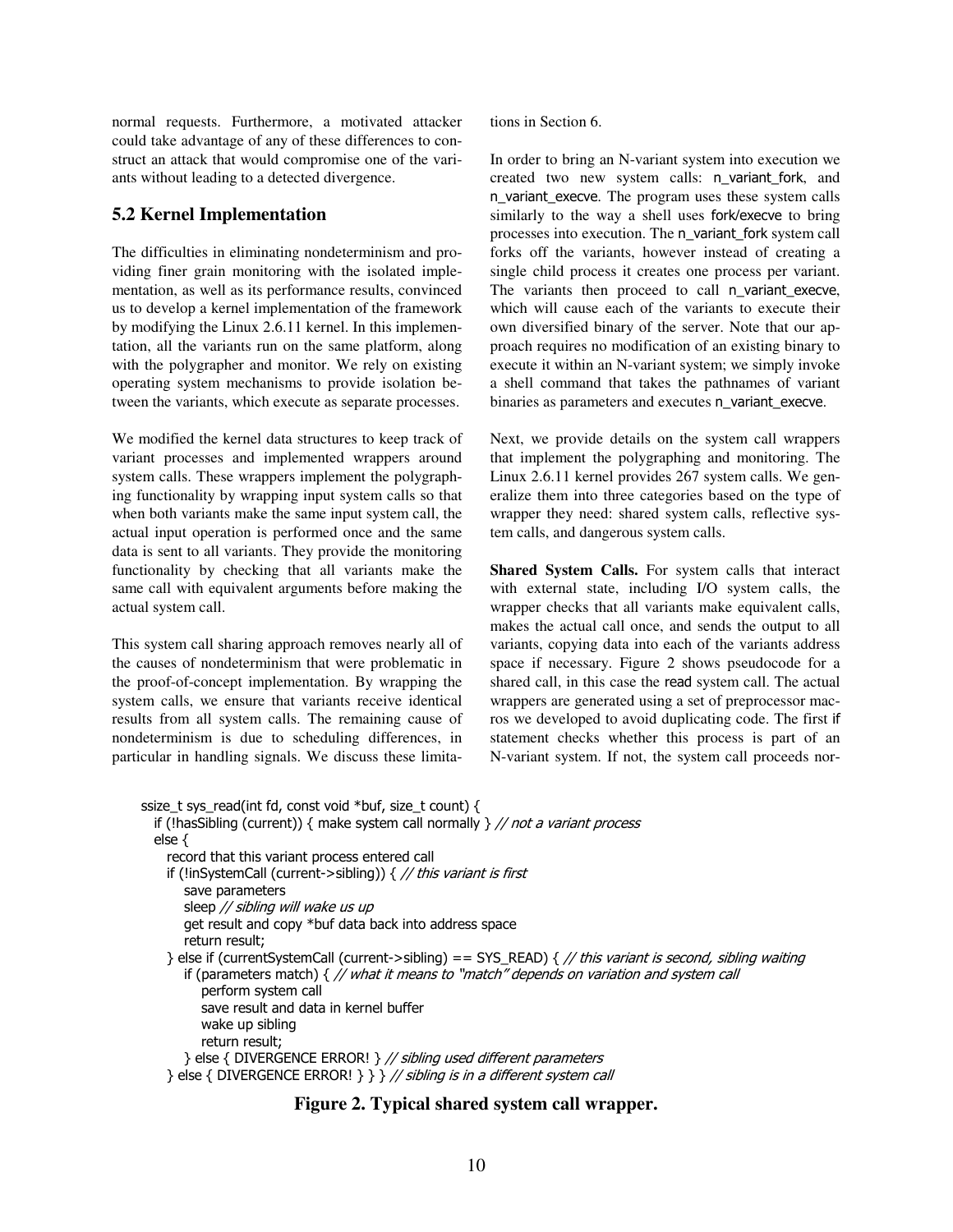mally. Hence, a single platform can run both normal and N-variant processes. If the process is a variant process, it records that it has entered this system call and checks if its sibling variant has already entered a system call. If it has not, it saves the parameters and sleeps until the other variant wakes it up. Otherwise, it checks that the system call and its parameters match those used by the first variant to make the system call. If they match, the actual system call is made. The result is copied into a kernel buffer, and the sibling variant process (which reached this system call first and went to sleep) is awoken. The sibling process copies the result from the kernel buffer back into its address space and continues execution.

**Reflective System Calls.** We consider any system call that observes or modifies properties of the process itself a *reflective* system call. For these calls, we need to ensure that all observations always return the same value regardless of which variant reaches the call first, and that all modifications to process properties are done equivalently on all variants. For observation-only reflective calls, such as getpid, we check that all variants make the same call, and then just make the call once for variant 0 and send the same result to all variants. This is done using wrappers similar to those for shared system calls, except instead of just allowing the last variant that reaches the call to make the actual system call we need to make sure that each time a reflective call is reached, it is executed for the same process.

Another issue is raised by the system calls that create child processes (sys\_fork, sys\_vfork, and sys\_clone). The wrappers for these calls must coordinate each variant's fork and set up all the child processes as a child N-variant system before any of the children are placed on the run queue. These system calls return the child process' PID. We ensure that all the parents in the N-variant system get the same PID (the PID of variant 0's child), as with the process observation system calls.

The other type of reflective system call acts on the process itself. These system calls often take parameters given by the reflective observation system calls. In this case, we make sure they make the same call with the same parameters, but alter the parameters accordingly for each variant. For example, sys\_wait4 takes a PID as an input. Each of the variants will call sys\_wait4 with the same PID because they were all given the same child PID when they called sys\_fork (as was required to maintain normal equivalence). However, each variant needs to clean up its corresponding child process within the child system. The wrapper for sys\_wait4 modifies the PID value passed in and makes the appropriate call for each variant with its corresponding child PID. Similar issues arise with sys\_kill, sys\_tkill, and sys\_waitpid.

Finally, we have to deal with two system calls that terminate a process: sys\_exit and sys\_exit\_group. A terminating process does not necessarily go through these system calls, since it may terminate by crashing. To ensure that we capture all process termination events in an N-variant system we added a monitor inside the do\_exit function within the kernel which is the last function all terminating processes execute. This way, if a process receives a signal and exits without going through a system call, we will still observe this and can terminate the other variants.

**Dangerous System Calls.** Certain calls would allow processes to break assumptions on which we rely. For example, if the process uses the execve system to run a new executable, this will escape the N-variant protections unless we can ensure that each variant executes a different executable that is diversified appropriately. Since it is unlikely we can establish this property, the execve wrapper just disables the system call and returns an error code. This did not pose problems for Apache, but might for other applications.

Other examples of dangerous system calls are those for memory mapping (old\_mmap, sys\_mmap2) which map a portion of a file into a process' address space. After a file is mapped into an address space, memory reads and writes are analogous to reads and writes from the file. This would allow an attacker to compromise one variant, and then use the compromised variant to alter the state of the uncompromised variants through the shared memory without detection, since no system call is necessary. Since many server applications (including Apache) use memory mapping, simply blocking these system calls is not an option. Instead, we place restrictions on them to allow only the MAP\_ANONYMOUS and MAP\_PRIVATE options with all permissions and to permit MAP\_SHARED mappings as long as write permissions are not requested. This eliminates the communication channel between the variants, allowing memory mapping to be used safely by the variants. Apache runs even with these restrictions since it does not use other forms of memory mapping, but other solutions would be needed to support all services.

#### **5.3 Performance**

Table 1 summarizes our performance results. We measured the throughput and latency of our system using WebBench 5.0 [65], a web server benchmark using a variety of static web page requests. We ran two sets of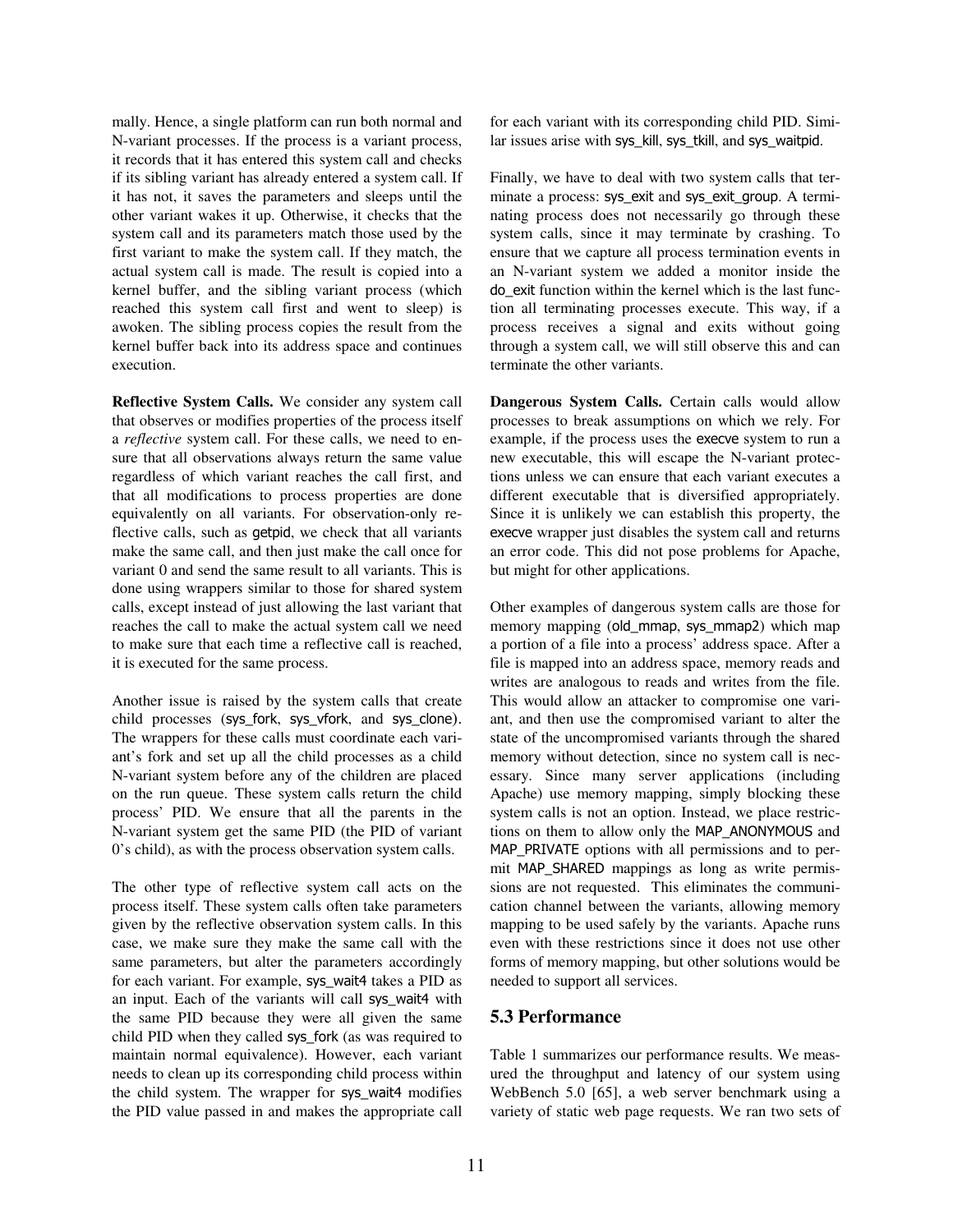| Configuration |                     |            |            |              |         |           |           |
|---------------|---------------------|------------|------------|--------------|---------|-----------|-----------|
| Description   |                     | Unmodified | Unmodified | 2-variant    | Apache  | Apache    | 2-variant |
|               |                     | Apache,    | Apache,    | system,      | running | with      | system,   |
|               |                     | unmodified | N-variant  | address      | under   | instruc-  | instruc-  |
|               |                     | kernel     | kernel     | partitioning | Strata  | tion tags | tion tags |
| Unsaturated   | Throughput $(MB/s)$ | 2.36       | 2.32       | 2.04         | 2.27    | 2.25      | 1.80      |
|               | Latency (ms)        | 2.35       | 2.40       | 2.77         | 2.42    | 2.46      | 3.02      |
| Saturated     | Throughput (MB/s)   | 9.70       | 9.59       | 5.06         | 8.54    | 8.30      | 3.55      |
|               | Latency (ms)        | 17.65      | 17.80      | 34.20        | 20.30   | 20.58     | 48.30     |

|  | Table 1. Performance Results. |
|--|-------------------------------|
|--|-------------------------------|

experiments measuring the performance of our Apache server under unsaturated and saturated load conditions. In both sets, there was a single 2.2GHz Pentium 4 server machine with 1GB RAM running Fedora Core 3 (2.6.11 kernel) in the six different configurations shown in Table 1. For the first set of experiences, we used a single client machine running one WebBench client engine. For the load experiments, we saturated our server using six clients each running five WebBench client engines connected to the same networks switch as the server.

Configuration 1 is the baseline configuration: regular apache running on an unmodified kernel. Configuration 2 shows the overhead of the N-variant kernel on a normal process. In our experiments, it was negligible; this is unsurprising since the overhead is only a simple comparison at the beginning of each wrapped system call. Configuration 3 is a 2-variant system running in our Nvariant framework where the two variants differ in the address spaces according to the partitioning scheme described in Section 4.1. For the unloaded server, the latency observed by the client increases by 17.6%. For the loaded server, the throughput decreases by 48% and the latency nearly doubles compared to the baseline configuration. Since the N-variant system executes all computation twice, but all I/O system calls only once, the overhead incurred reflects the cost of duplicating the computation, as well as the checking done by the wrappers. The overhead measured for the unloaded server is fairly low, since the process is primarily I/O bound; for the loaded server, the process becomes more computebound, and the approximately halving of throughput reflects the redundant computation required to run two variants.

The instruction tagging variation is more expensive because of the added cost of removing and checking the instruction tags. Configuration 4 shows the performance of Apache running on the normal kernel under Strata with no transformation. The overhead imposed by Strata reduces throughput by about 10%. The Strata overhead is relatively low because once a code fragment is in the fragment cache it does not need to be translated again the next time it executes. Adding the instruction tagging (Configuration 5) has minimal impact on throughput and latency. Configuration 6 shows the performance of a 2-variant system where the variants are running under Strata with instruction tag variation. The performance impact is more than it was in Configuration 3 because of the additional CPU workload imposed by the instruction tags. For the unloaded server, the latency increases 28% over the baseline configuration; for the saturated server, the throughput is 37% of the unmodified server's throughput.

Our results indicate that for I/O bound services, Nvariant systems where the variation can be achieved with reasonable performance overhead, especially for variations such as the address space partitioning where little additional work is needed at run-time. We anticipate there being many other interesting variations of this type, such as file renaming, local memory rearrangement, system call number diversity, and user id diversity. For CPU-bound services, the overhead of our approach will remain relatively high since all computation needs to be performed twice. Multiprocessors may alleviate some of the problem (in cases where there is not enough load to keep the other processors busy normally). Fortunately, many important services are largely I/O-bound today and trends in processor and disk performance make this increasingly likely in the future.

#### **6. Discussion**

Our prototype implementation illustrates the potential for N-variant systems to protect vulnerable servers from important classes of attacks. Many other issues remain to be explored, including how our approach can be applied to other services, what variations can be created to detect other classes of attacks, how an N-variant system can recover from a detected attack, and how compositions of design and artificially diversified variants can provide additional security properties.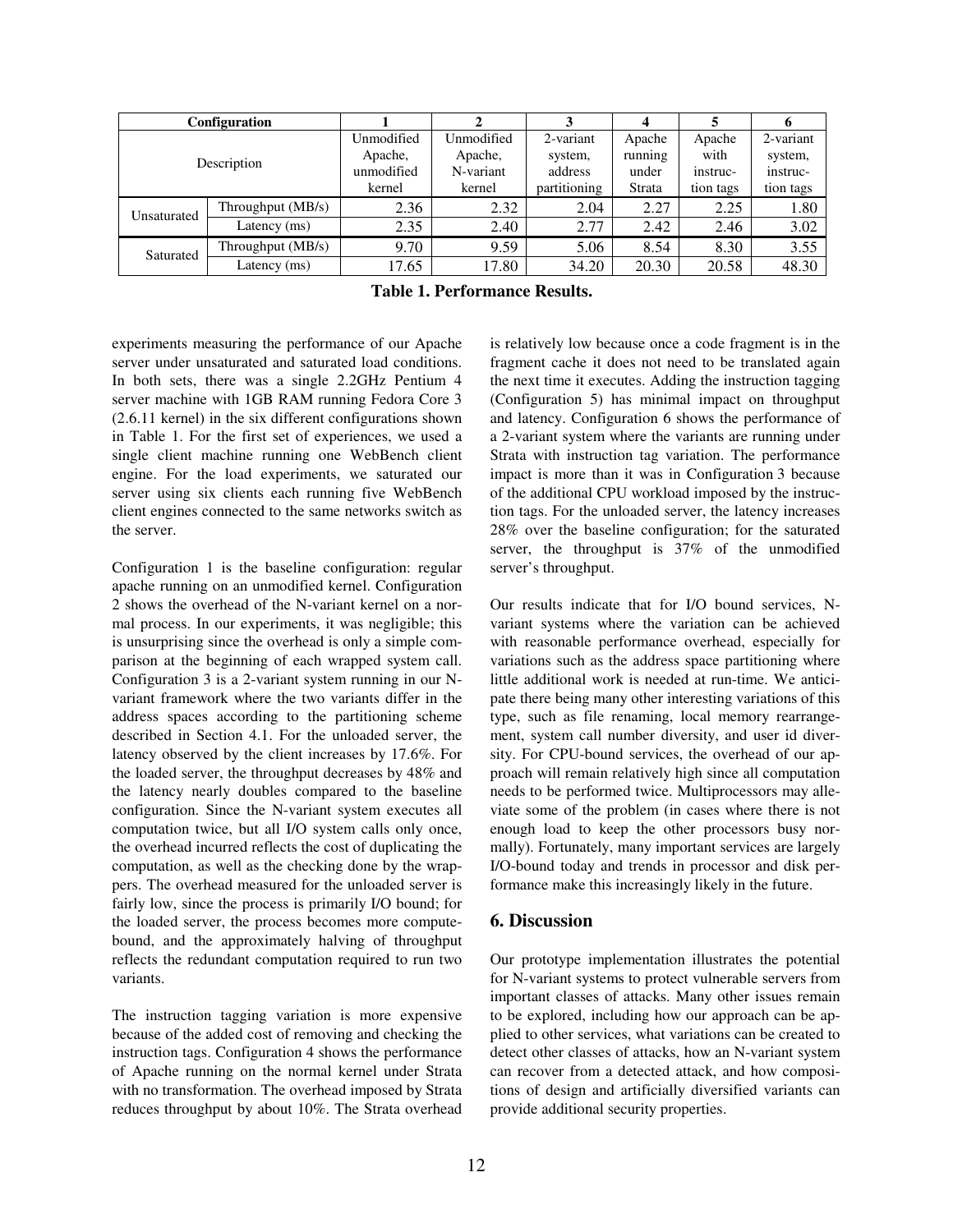**Applicability.** Our prototype kernel implementation demonstrated the effectiveness of our approach using Apache as a target application. Although Apache is a representative server, there are a number of things other servers might do that would cause problems for our implementation. The version of Apache used in our experiments on uses the fork system call to create separate processes to handle requests. Each child process is run as an independent N-variant system. Some servers use user-level threading libraries where there are multiple threads within a single process invisible to our kernel monitor. This causes problems in an N-variant system, since the threads in the variants may interleave differently to produce different sequences of system calls (resulting in a false detection), or worse, interleave in a way that allows an attacker to exploit a race condition to carry out a successful attack without detection. One possible solution to this problem is to modify the thread scheduler to ensure that threads in the variants are scheduled identically to preserve synchronization between the variants.

The asynchronous property of process signals makes it difficult to ensure that all variants receive a signal at the exact same point in each of their executions. Although we can ensure that a signal is sent to all the variants at the same time, we cannot ensure that all the variants are exactly at the same point within their program at that time. As a result, the timing of a particular signal could cause divergent behavior in the variants if the code behaves differently depending on the exact point when the signal is received. This might cause the variants to diverge even though they are not under attack, leading to a false positive detection. As with user-level threads, if we modify the kernel to provide more control of the scheduler we could ensure that variants receive signals at the same execution points.

Another issue that limits application of our approach is the use of system calls we classified as dangerous such as execve or unrestricted use of mmap. With our current wrappers, a process that uses these calls is terminated since we cannot handle them safely in the N-variant framework. In some cases, more precise wrappers may allow these dangerous calls to be used safely in an N-variant system. Some calls, however, are inherently dangerous since they either break isolation between the variants or allow them to escape the framework. In these situations, either some loss of security would need to be accepted, or the application would need to be modified to avoid the dangerous system calls before it could be run as an N-variant system.

**Other variations.** The variations we have implemented only thwart attacks that require accessing absolute memory addresses or injecting code. For example, our current instruction tagging variation does not disrupt a *return-to-libc* attack (since it does not involve injecting code), and our address space partitioning variation provides no protection against memory corruption attacks that only use relative addressing. One goal for our future work is to devise variations that enable detection of larger classes of attack within the framework we have developed. We believe there are rich opportunities for incorporating different kinds of variation in our framework, although the variants must be designed carefully to ensure the detection and normal equivalence properties are satisfied. Possibilities include variations involving memory layout to prevent classes of relative addressing attacks, file system paths to disrupt attacks that depend on file names, scheduling to thwart race condition attacks, and data structure parameters to disrupt algorithmic complexity attacks [21].

**Composition.** Because of the need to satisfy the normal equivalence property, we cannot simply combine multiple variations into two variants to detect the union of their attack classes. In fact, such a combination risks compromising the security properties each variation would provide by itself. By combining variations more carefully, however, we can compose variants in a way that maintains the properties of the independent variations. To do this securely, we must ensure that, for each attack class we wish to detect, there is a pair of variants in the system that differs only in the transformation used to detect that attack class. This is necessary to ensure that for each variation, there is a pair of variants that satisfy the normal equivalence property for that variation but differ in the varied property. This approach can generalize to compose *n* binary variations using  $n + 1$ variants. More clever approaches may be able to establish the orthogonality of certain variations to allow fewer variants without sacrificing normal equivalence.

Another promising direction is to combine our approach with design diversity approaches [46, 28, 62]. We could create a 3-variant system where two variants are Apache processes running on Linux hosts with controlled address space partitioning variation, and the third variant is a Windows machine running IIS. This would provide guaranteed detection of a class of low-level memory attacks through the two controlled variants, as well as probabilistic detection of attacks that exploit high-level application semantics through the design variants.

**Recovery.** Our modified kernel detects an attack when the system calls made by the variants diverge. At this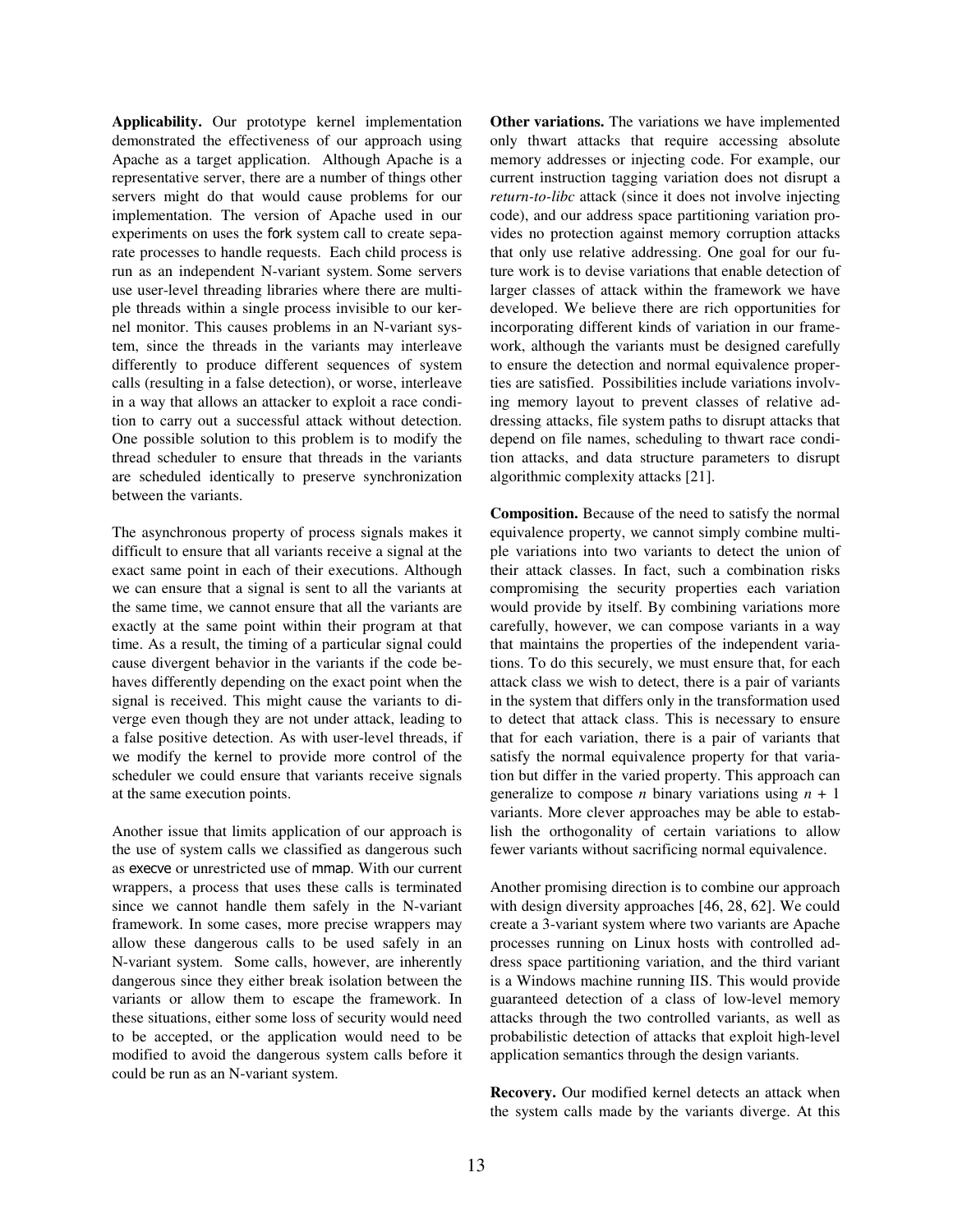point, one variant is in an alarm state (e.g., crashed), and the other variant is in a possibly compromised state. After detecting the attack, the monitor needs to restart the service in an uncompromised state. Note that the attack is always detected before any system call is executed for a compromised process; this means no external state has been corrupted. For a stateless server, the monitor can just restart all of the variants. For a stateful server, recovery is more difficult. One interesting approach is to compare the states of the variants after the attack is detected to determine the valid state. Depending on the variation used, it may be possible to recover a known uncompromised state from the state of the alarm variant, as well as to deduce an attack signature from the differences between the two variants' states. Another approach involves adding an extra *recovery variant* that maintains a known uncompromised state and can be used to restart the other variants after an attack is detected. The recovery variant could be the original *P*, except it would be kept behind the normal variants. The polygrapher would delay sending input to the recovery variant until all of the regular variants process it successfully. This complicates the wrappers substantially, however, and raises difficult questions about how far behind the recovery variant should be.

### **7. Conclusion**

Although the cryptography community has developed techniques for proving security properties of cryptographic protocols, similar levels of assurance for system security properties remains an elusive goal. System software is typically too complex to prove it has no vulnerabilities, even for small, well-defined classes of vulnerabilities such as buffer overflows. Previous techniques for thwarting exploits of vulnerabilities have used ad hoc arguments and tests to support claimed security properties. Motivated attackers, however, regularly find ways to successfully attack systems protected using these techniques [12, 55, 58, 64].

Although many defenses are available for the particular attacks we address in this paper, the N-variant systems approach offers the promise of a more formal security argument against large attack classes and correspondingly higher levels of assurance. If we can prove that the automated diversity produces variants that satisfy both the normal equivalence and detection properties against a particular attack class, we can have a high degree of confidence that attacks in that class will be detected. The soundness of the argument depends on correct behavior of the polygrapher, monitor, variant generator and any common resources.

Our framework opens up exciting new opportunities for diversification approaches, since it eliminates the need for high entropy variations. By removing the reliance on keeping secrets and providing an architectural and associated proof framework for establishing security properties, N-variant systems offer potentially substantial gains in security for high assurance services.

#### **Availability**

Our implementation is available as source code from http://www.nvariant.org. This website also provides details on the different system call wrappers.

#### **Acknowledgments**

We thank Anil Somayaji for extensive comments and suggestions; Lorenzo Cavallaro for help with the memory partitioning scripts; Jessica Greer for assistance setting up our experimental infrastructure; Caroline Cox, Karsten Nohl, Nate Paul, Jeff Shirley, Nora Sovarel, Sean Talts, and Jinlin Yang for comments on the work and writing. This work was supported in part by grants from the DARPA Self-Regenerative Systems Program (FA8750-04-2-0246) and the National Science Foundation through NSF Cybertrust (CNS-0524432).

#### **References**

- [1] Martin Abadi, Mihai Budiu, Ulfar Erlingsson, and Jay Ligatti. Control-Flow Integrity: Principles, Implementations, and Applications. *CCS* 2005.
- [2] Starr Andersen. Changes to Functionality in Microsoft Windows XP Service Pack 2: Part 3: Memory Protection Technologies. *Microsoft TechNet*. August 2004.
- [3] Algirdas Avizienis and L. Chen. On the Implementation of N-version Programming for Software Fault-Tolerance During Program Execution. *International Computer Software and Applications Conference*. 1977.
- [4] Vasanth Bala, E. Duesterwald, S. Banerjia. Dynamo: A Transparent Dynamic Optimization System. *ACM Programming Language Design and Implementation* (PLDI). 2000.
- [5] Arash Baratloo, N. Singh, T. Tsai. Transparent Run-Time Defense against Stack Smashing Attacks. *USENIX Technical Conference*. 2000.
- [6] Elena Barrantes, D. Ackley, S. Forrest, T. Palmer, D. Stefanovic, D. Zovi. Intrusion Detection: Randomized Instruction Set Emulation to Disrupt Binary Code Injection Attacks. *CCS* 2003.
- [7] Emery Berger and Benjamin Zorn. DieHard: Probabilistic Memory Safety for Unsafe Lan-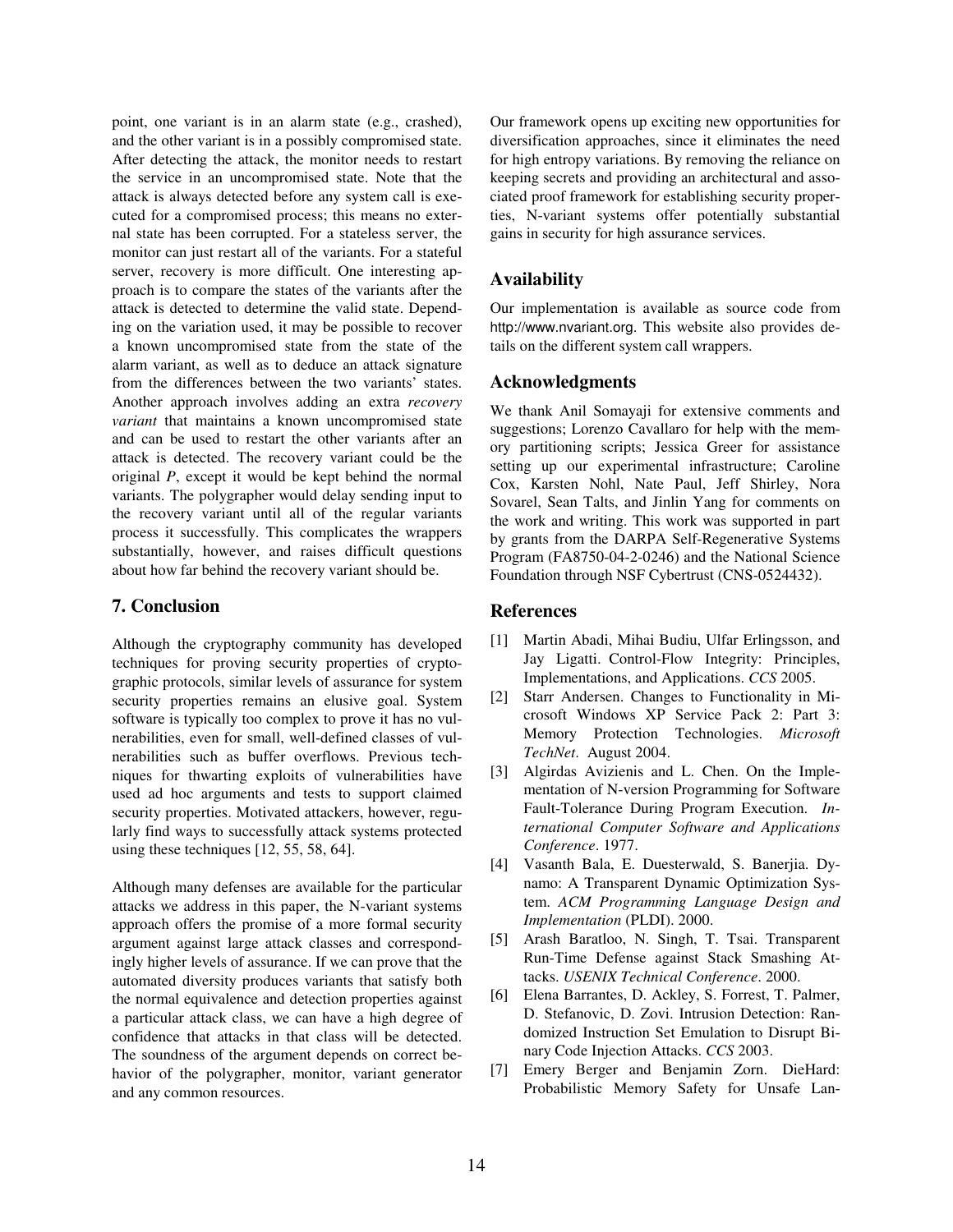guages. *ACM Programming Language Design and Implementation* (PLDI), June 2006.

- [8] Sandeep Bhatkar, Daniel DuVarney, and R. Sekar. Address Ofuscation: an Efficient Approach to Combat a Broad Range of Memory Error Exploits. *USENIX Security* 2003.
- [9] Kenneth Birman. Replication and Fault Tolerance in the ISIS System. *10th ACM Symposium on Operating Systems Principles,* 1985.
- [10] K. Birman, *Building Secure and Reliable Network Applications*, Manning Publications, 1996.
- [11] Derek Bruening, Timothy Garnett, Saman Amarasinghe. An Infrastructure for Adaptive Dynamic Optimization. *International Symposium on Code Generation and Optimization.* 2003.
- [12] Bulba and Kil3r. Bypassing StackGuard and StackShield. *Phrack*. Vol 0xa Issue 0x38. May 2000. http://www.phrack.org/phrack/56/p56-0x05
- [13] CERT. *OpenSSL Servers Contain a Buffer Overflow During the SSL2 Handshake Process*. CERT Advisory CA-2002-23. July 2002.
- [14] L. Chen and Algirdas Avizienis. N-Version Programming: A Fault Tolerance Approach to Reliability of Software Operation. *8 th International Symposium on Fault-Tolerant Computing*. 1978.
- [15] Shuo Chen, Jun Xu, Emre C. Sezer, Prachi Gauriar, R. K. Iyer. Non-Control-Data Attacks Are Realistic Threats. *USENIX Security* 2005.
- [16] Marc Chérèque, David Powell, Philippe Reynier, Jean-Luc Richier, and Jacques Voiron. Active Replication in Delta-4. *22nd International Symposium on Fault-Tolerant Computing*. July 1992.
- [17] Monica Chew and Dawn Song. *Mitigating Buffer Overflows by Operating System Randomization*. Tech Report CMU-CS-02-197. December 2002.
- [18] George Coulouris, Jean Dollimore and Tim Kindberg. *Distributed Systems: Concepts and Design* (Third Edition). Addison-Wesley. 2001.
- [19] Crispin Cowan, C. Pu, D. Maier, H. Hinton, J. Walpole, P. Bakke, S. Beattie, A. Grier, P. Wagle, and Q. Zhang. Stackguard: Automatic Adaptive Detection and Prevention of Buffer-Overflow Attacks. *USENIX Security* 1998.
- [20] C. Cowan, M. Barringer, S. Beattie, G. Kroah-Hartman, M. Frantzen, and J. Lokier. Format-Guard: Automatic Protection From printf Format String Vulnerabilities. *USENIX Security* 2001.
- [21] Scott Crosby and Dan Wallach. Denial of Service via Algorithmic Complexity Attacks. *USENIX Security* 2003.
- [22] Bruno De Bus, Bjorn De Sutter, Ludo Van Put, D. Chanet, K. De Bosschere. Link-time Optimization of ARM Binaries. Language. *Compiler and Tool Support for Embedded Systems*. 2004.
- [23] Nurit Dor, M. Rodeh, M. Sagiv. CSSV: Towards a Realistic Tool for Statically Detecting All Buffer Overflows in C. *ACM Programming Language Design and Implementation*. June 2003.
- [24]Jon Erickson**.** *Hacking: The Art of Exploitation*. No Starch Press. November 2003,
- [25] Hiroaki Etoh. *GCC extension for protecting appli cations from stack-smashing attacks*. IBM, 2004. http://www.trl.ibm.com/projects/security/ssp
- [26] Stephanie Forrest, Anil Somayaji, David Ackley. Building diverse computer systems. *6 th Workshop on Hot Topics in Operating Systems*. 1997.
- [27] The FreeBSD Documentation Project. *FreeBSD Handbook*, Chapter 24. 2005.
- [28] Debin Gao, Michael Reiter, Dawn Song**.** Behavioral Distance for Intrusion Detection.  $8<sup>th</sup> Interna$ *tional Symposium on Recent Advances in Intrusion Detection*. September 2005.
- [29] Daniel Geer, C. Pfleeger, B. Schneier, J. Quarterman, P. Metzger, R. Bace, P. Gutmann. *Cyberinsecurity: The Cost of Monopoly*. CCIA Technical Report, 2003.
- [30] Eric Haugh and Matt Bishop. Testing C programs for buffer overflow vulnerabilities. *NDSS* 2003*.*
- [31] David Holland, Ada Lim, and Margo Seltzer. An Architecture A Day Keeps the Hacker Away. *Workshop on Architectural Support for Security and Anti-Virus*. April 2004.
- [32] D. Jewett. Integrity S2: A Fault-Tolerant Unix Platform. *17th International Symposium on Fault-Tolerant Computing Systems*. June 1991.
- [33] Mark K. Joseph. *Architectural Issues in Fault-Tolerant, Secure Computing Systems*. Ph.D. Dissertation. UCLA Department of Computer Science, 1988.
- [34] James Just, J. Reynolds, L. Clough, M. Danforth, K. Levitt, R. Maglich, J. Rowe. Learning Unknown Attacks – A Start*. Recent Advances in Intrusion Detection*. Oct 2002.
- [35] Gaurav Kc, A. Keromytis, V. Prevelakis. Countering Code-injection Attacks with Instruction Set Randomization. *CCS* 2003.
- [36] John Knight and N. Leveson. An Experimental Evaluation of the Assumption of Independence in Multi-version Programming. *IEEE Transactions on Software Engineering*, Vol 12, No 1. Jan 1986.
- [37] Ken Knowlton. A Combination Hardware-Software Debugging System. *IEEE Transactions on Computers*. Vol 17, No 1. January 1968.
- [38] Benjamin Kuperman, C. Brodley, H. Ozdoganoglu, T. Vijaykumar, A. Jalote. Detection and Prevention of Stack Buffer Overflow Attacks. *Communications of the ACM*, Nov 2005.